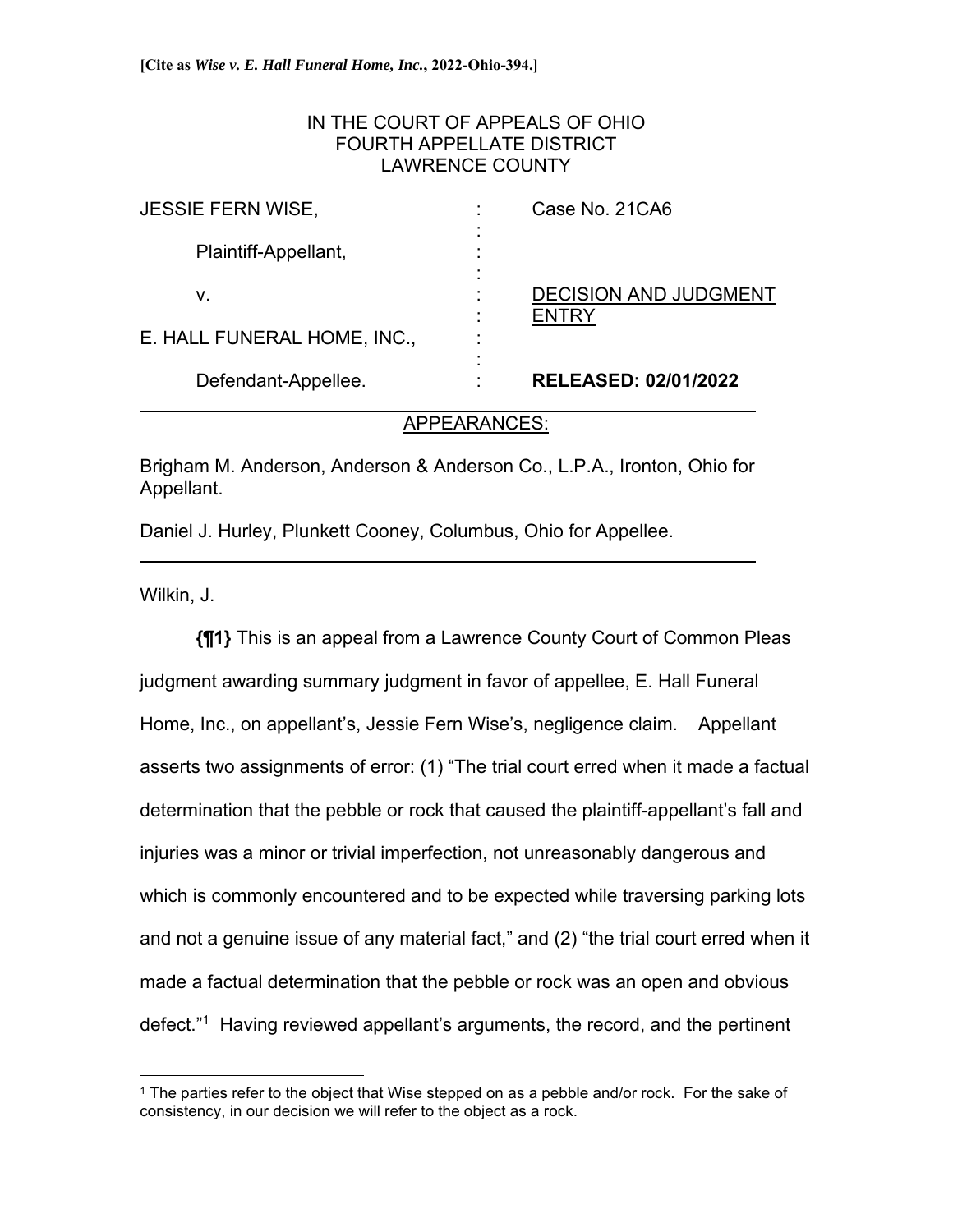law, we overrule both of her assignments of error, and affirm the trial court's summary judgment in favor of appellee.

#### BACKGROUND

**{¶2}** Appellee is the owner of a funeral home. Appellant attended a funeral at appellee's place of business when she stepped on a rock in the parking lot causing her to fall and injure her ankle and elbow. On March 18, 2020, appellant filed a complaint alleging that appellee, as a business, owed a duty to keep its property "safe and to guard [her] against any danger while she was on the premises." Appellant alleged that appellee "knew or with reasonable caution should have known that the parking lot contained loose pavement creating a dangerous situation for its customers." As a result of this negligence, appellant fell and was injured. She sought to recover \$25,000. Appellee filed an answer denying liability, as well as affirmative defenses.

**{¶3}** On October 15, 2020, appellee's counsel deposed appellant. Appellant testified that after attending a funeral at appellee's funeral home, she along with her ex-husband and two nieces were crossing the parking lot to get to their vehicle. As appellant was walking and talking to her niece, her "ankle twisted out from under [her]" causing her to fall. Appellant claimed that the fall occurred because she stepped on a dime-sized rock. The rock was solitary and the same color as the asphalt. There were other people in the parking lot who witnessed the fall and appellant's niece noticed the rock afterwards.

**{¶4}** As a result of the fall, appellant suffered a fractured arm. An orthopedist prescribed physical therapy to treat the fracture. However, after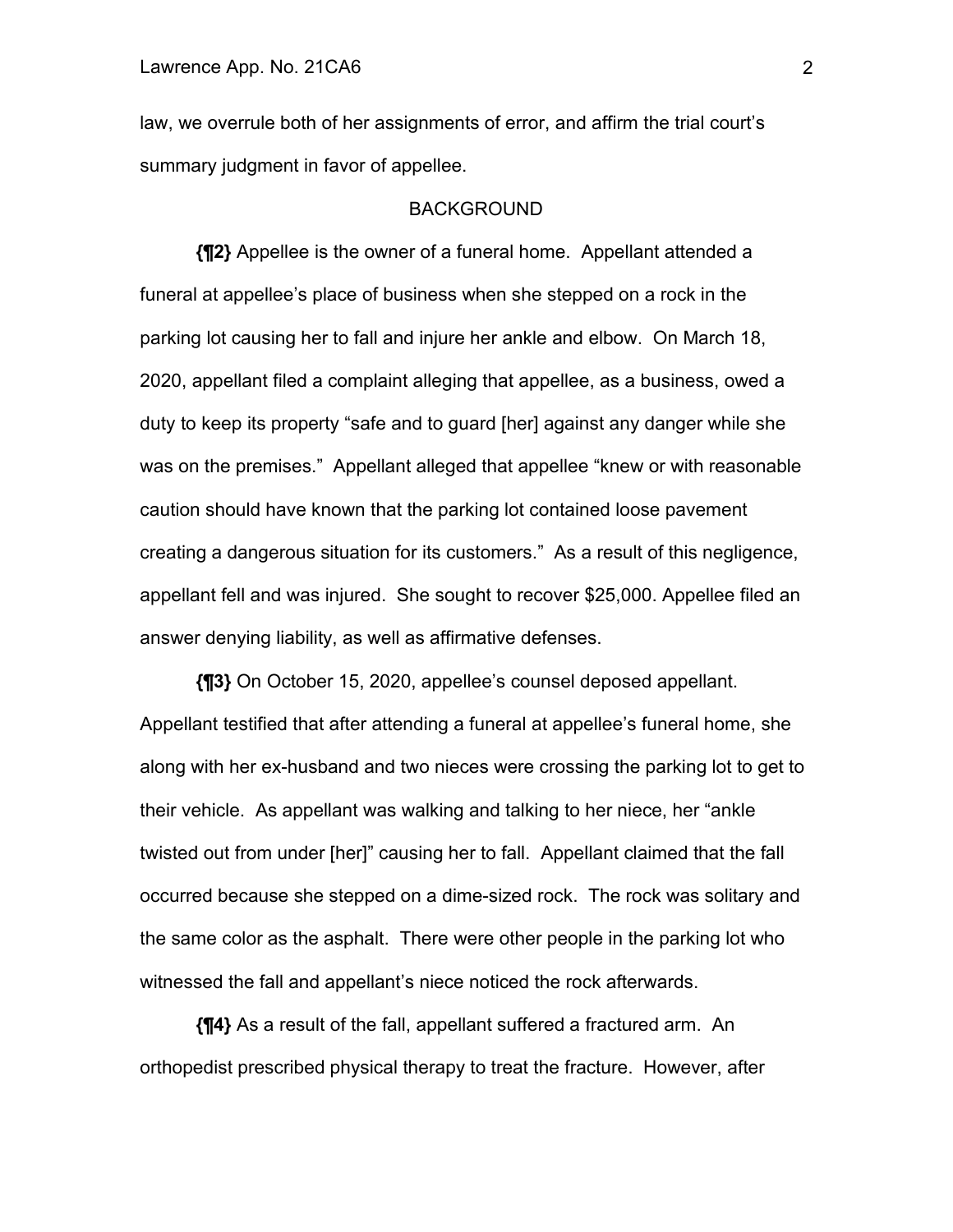several therapy sessions, appellant claimed that another x-ray indicated her arm was not healing. Consequently, she underwent surgery to repair the fracture.

**{¶5}** Appellee filed a motion for summary judgment alleging that there was no genuine issue of material fact supporting appellant's allegations. A property owner owes no duty of care to visitors for dangers in the premises that are "open and obvious" or for "trivial imperfections." Appellee argued that because the rock was an open and obvious or trivial defect in the property, it had no duty to warn appellant of the rock in the parking lot.

**{¶6}** Appellant filed a memorandum contra claiming that the rock was not an open and obvious defect because it was a single, dime-sized rock that was the same color as the pavement in the parking lot. Based on the same facts, appellant also argued that the rock was not a trivial defect.

**{¶7}** On March 16, 2021, the trial court issued a judgment entry granting Appellee's motion for summary judgment. The court found the rock in this case was (1) a minor imperfection in the parking lot and (2) was an open and obvious defect because it was observable at the time of appellant's fall. Therefore, the trial court granted summary judgment in favor of appellee. It is this judgment that appellant appeals.

### ASSIGNMENTS OF ERROR

I. THE TRIAL COURT ERRED WHEN IT MADE A FACTUAL DETERMINATION THAT THE PEBBLE OR ROCK THAT CAUSED THE PLAINTIFF-APPELLANT'S FALL AND INJURIES WAS A MINOR OR TRIVIAL IMPERFECTION, NOT UNREASONABLY DANGEROUS AND WHICH IS COMMONLY ENCOUNTERED AND TO BE EXPECTED WHILE TRAVERSING PARKING LOTS AND NOT A GENUINE ISSUE OF ANY MATERIAL FACT.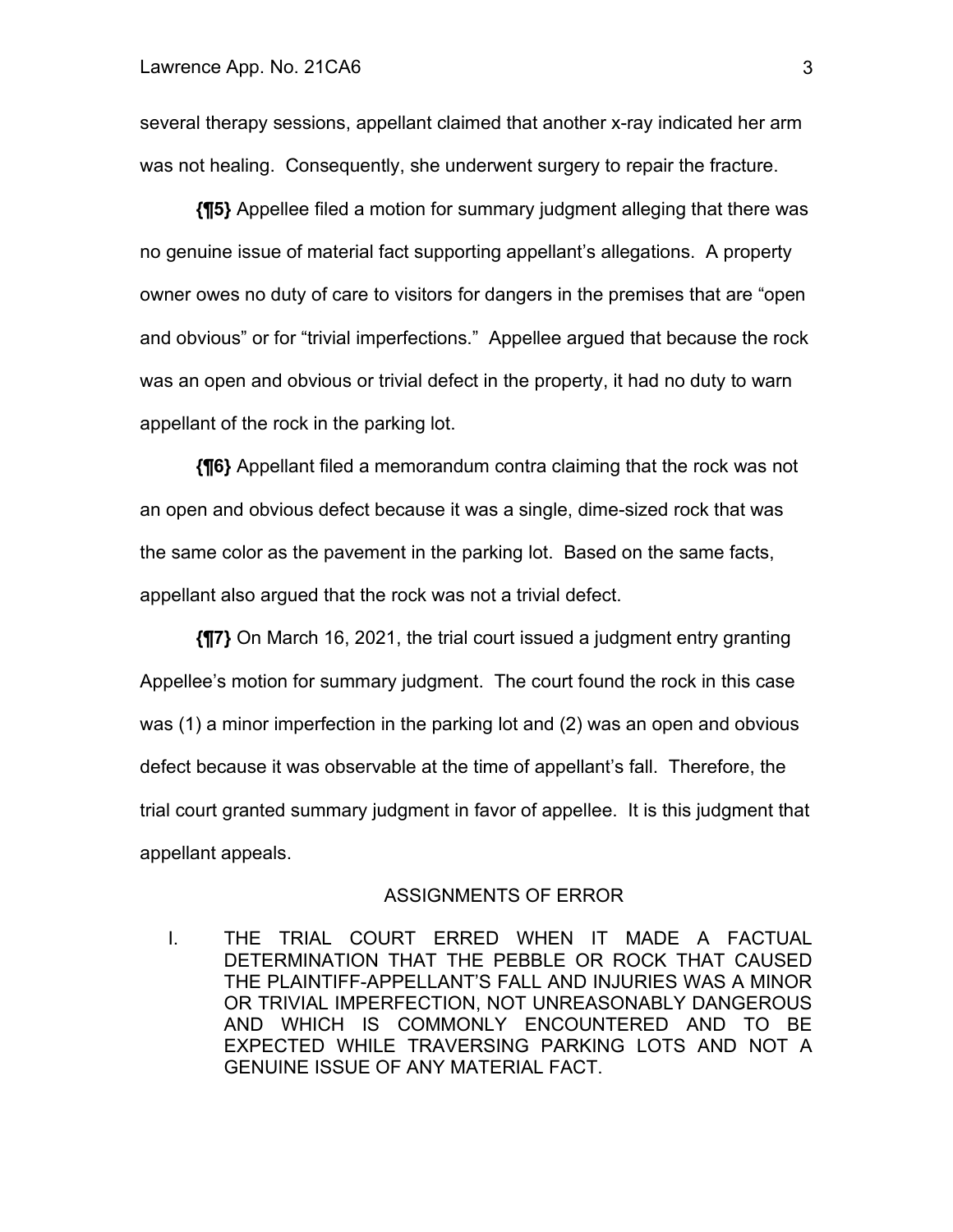# II. THE TRIAL COURT ERRED WHEN IT MADE A FACTUAL DETERMINATION THAT THE PEBBLE OR ROCK WAS AN OPEN AND OBVIOUS DEFECT.

#### A. Standard of Review

**{¶8}** "We review the trial court's decision on a motion for summary judgment de novo." *DeepRock Disposal Sols., LLC v. Forte Productions, LLC*, 4th Dist. Washington No. 20CA15, 2021-Ohio-1436, ¶ 67, citing *Smith v. McBride*, 130 Ohio St.3d 51, 2011-Ohio-4674, 955 N.E.2d 954, ¶ 12. "Accordingly, an appellate court must independently review the record to determine if summary judgment is appropriate and need not defer to the trial court's decision." *Worthy v. Hawthorne*, 4th Dist. Lawrence No. 20CA5, 2021- Ohio-813, ¶ 12, citing *Brown v. Scioto Bd. of Commrs.*, 87 Ohio App.3d 704, 711, 622 N.E.2d 1153 (4th Dist.1993).

 **{¶9}** "Under Civ.R. 56, the moving party bears the initial burden to inform the trial court of the basis for the motion and to identify those portions of the record that demonstrate the absence of a material fact." *Dillon v. Siniff*, 4th Dist. Ross No. 11CA3268, 2012-Ohio-910, ¶ 17, citing *Vahila v. Hall*, 77 Ohio St.3d 421, 429–430, 674 N.E.2d 1164 (1997). The moving party must rely on " 'pleadings, depositions, answers to interrogatories, written admissions, affidavits, transcripts of evidence in the pending case, and written stipulations of fact, if any,' which affirmatively demonstrate that the nonmoving party has no evidence to support the nonmoving party's claims." *Walsh v. Walsh*, 4th Dist. Lawrence No. 8CA4, 2008-Ohio-5701, ¶ 8, quoting Civ.R. 56(C). If the moving party fails to establish "either a complete lack of evidence or has an insufficient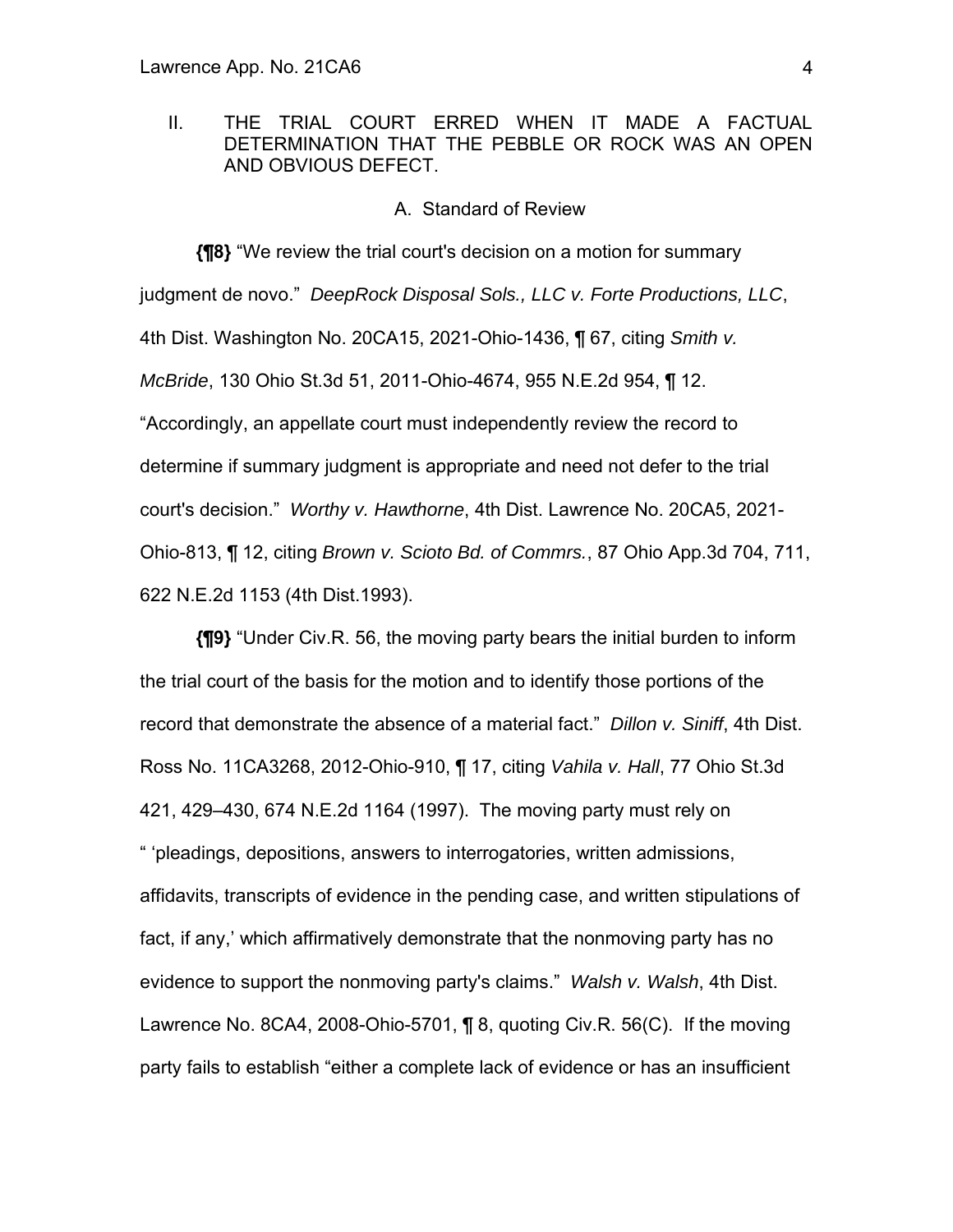showing of evidence to establish the existence of an essential element of its case upon which the nonmovant will have the burden of proof at trial, a trial court shall not grant a summary judgment." *Hawthorne*, 4th Dist. Lawrence No. 20CA5, 2021-Ohio-813, ¶ 16, quoting *Pennsylvania Lumbermens Ins. Corp. v. Landmark Elec., Inc.*, 110 Ohio App.3d 732, 742, 675 N.E.2d 65 (2d Dist.1996) and Civ.R. 56(E). However, if "the moving party satisfies its burden, the nonmoving party bears a corresponding duty to set forth specific facts to show that a genuine issue exists." *Id*., citing Civ.R. 56(E).

**{¶10}** " 'The purpose of summary judgment is not to try issues of fact, but rather to determine whether triable issues of fact exist.' " *Greene v. Partridge*, 2016-Ohio-8475, 78 N.E.3d 197 ¶ 15, (4th Dist.), quoting *McGee v. Goodyear Atomic Corp.,*103 Ohio App.3d 236, 242-243, 659 N.E.2d 317 (4th Dist.1995). Consequently, when ruling on a motion for summary judgment "a court must not 'consider either "the quantum" or the "superior credibility" of evidence.' " *Id*., quoting *McGee* at 242. And the court must construe the record and all inferences from the evidence in favor of the nonmoving party. *State ex rel. Deem v. Pomeroy*, 2018-Ohio-1120, 109 N.E.3d 30, ¶ 19 (4th Dist.), Civ.R. 56(C).

**{¶11}** Summary judgment may be granted "if the moving party establishes that (1) there is no genuine issue of material fact, (2) reasonable minds can come to but one conclusion, which is adverse to the party against whom the motion is made and, (3) the moving party is entitled to judgment as a matter of law." *Marietta v. Verhovec*, 4th Dist. Washington No. 19CA24, 2020-Ohio-7020, ¶ 21,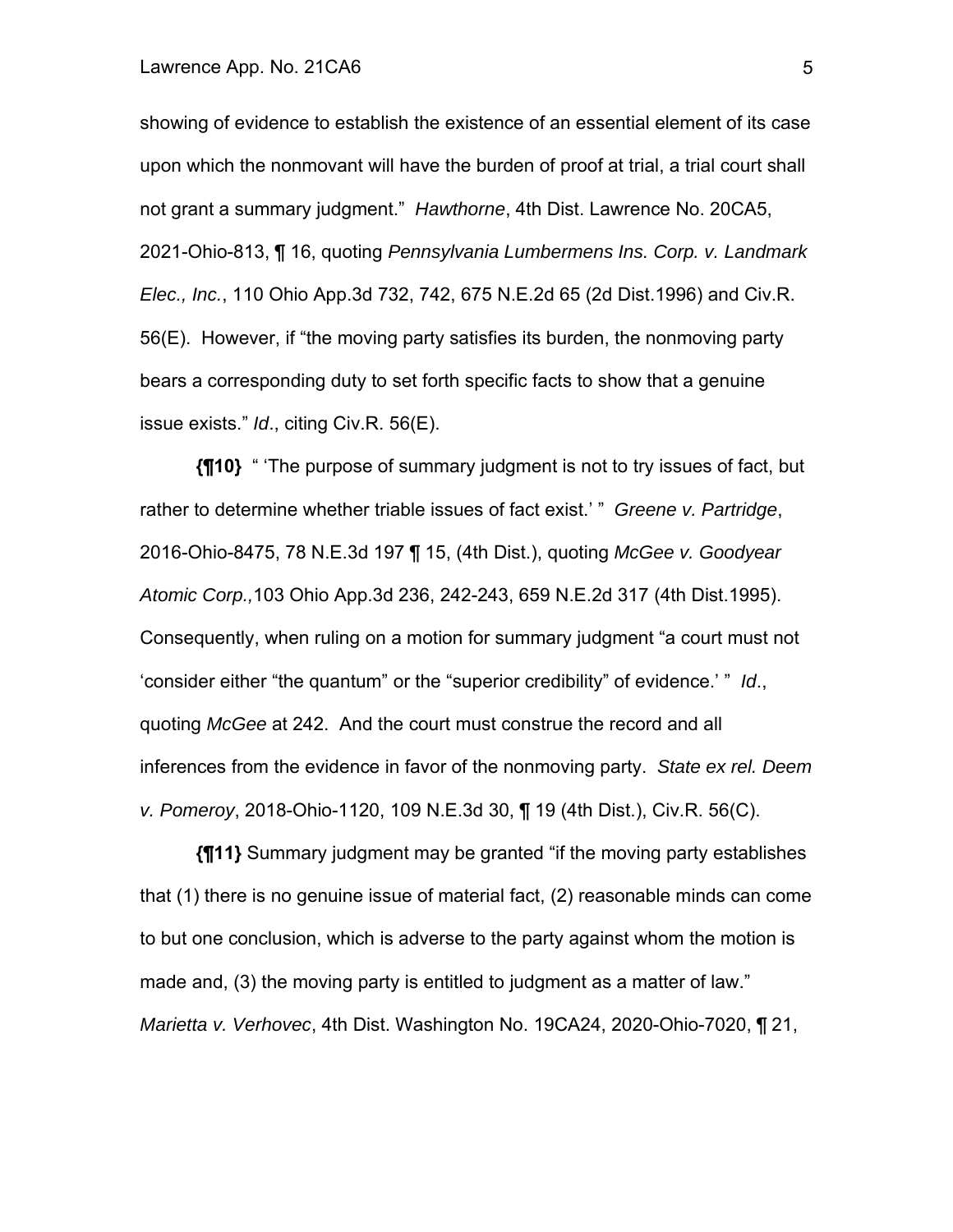citing *Capital One Bank (USA) N.A. v. Rose*, 4th Dist. Ross No. 18CA3628, 2018-Ohio-2209, ¶ 23.

#### B. Premises Liability

**{¶12}** The issue in this case is whether appellee was negligent. In order to establish a claim for negligence, a plaintiff must show "that: (1) the defendant owed the plaintiff a duty of care; (2) the defendant breached the duty of care; and (3) as a direct and proximate result of the defendant's breach, the plaintiff suffered injury." *Wright v. Village of Williamsport*, 2019-Ohio-2682, 140 N.E.3d 1, ¶ 22 (4th Dist.), citing *Texler v. D.O. Summers Cleaners*, 81 Ohio St.3d 677, 680, 693 N.E.2d 271 (1998), *Jeffers v. Olexo*, 43 Ohio St.3d 140, 142, 539 N.E.2d 614 (1989), *Menifee v. Ohio Welding Products, Inc.*, 15 Ohio St.3d 75, 472 N.E.2d 707 (1984).

**{¶13}** In a premises liability case, like the one at hand, the duty owed by a landowner to individuals visiting the property is determined by the relationship between the parties. *Light v. Ohio University*, 28 Ohio St.3d 66, 68, 502 N.E.2d 611 (1986). Ohio ascribes to the common-law classifications of invitee, licensee, and trespasser in cases of premises liability which determines the standard of care owed to the individual. *Shump v. First Continental–Robinwood Assoc.*, 71 Ohio St.3d 414, 417, 1994-Ohio-427, 644 N.E.2d 291 (1994). A person "who rightfully come[s] upon the premises of another by invitation, express or implied, for some purpose which is beneficial to the owner" is an "invitee." *Gladon v. Greater Cleveland Reg'l Transit Auth.*, 75 Ohio St. 3d 312, 315, 1996-Ohio-137, 662 N.E.2d287. "A landowner owes an invitee the duty to 'exercise ordinary care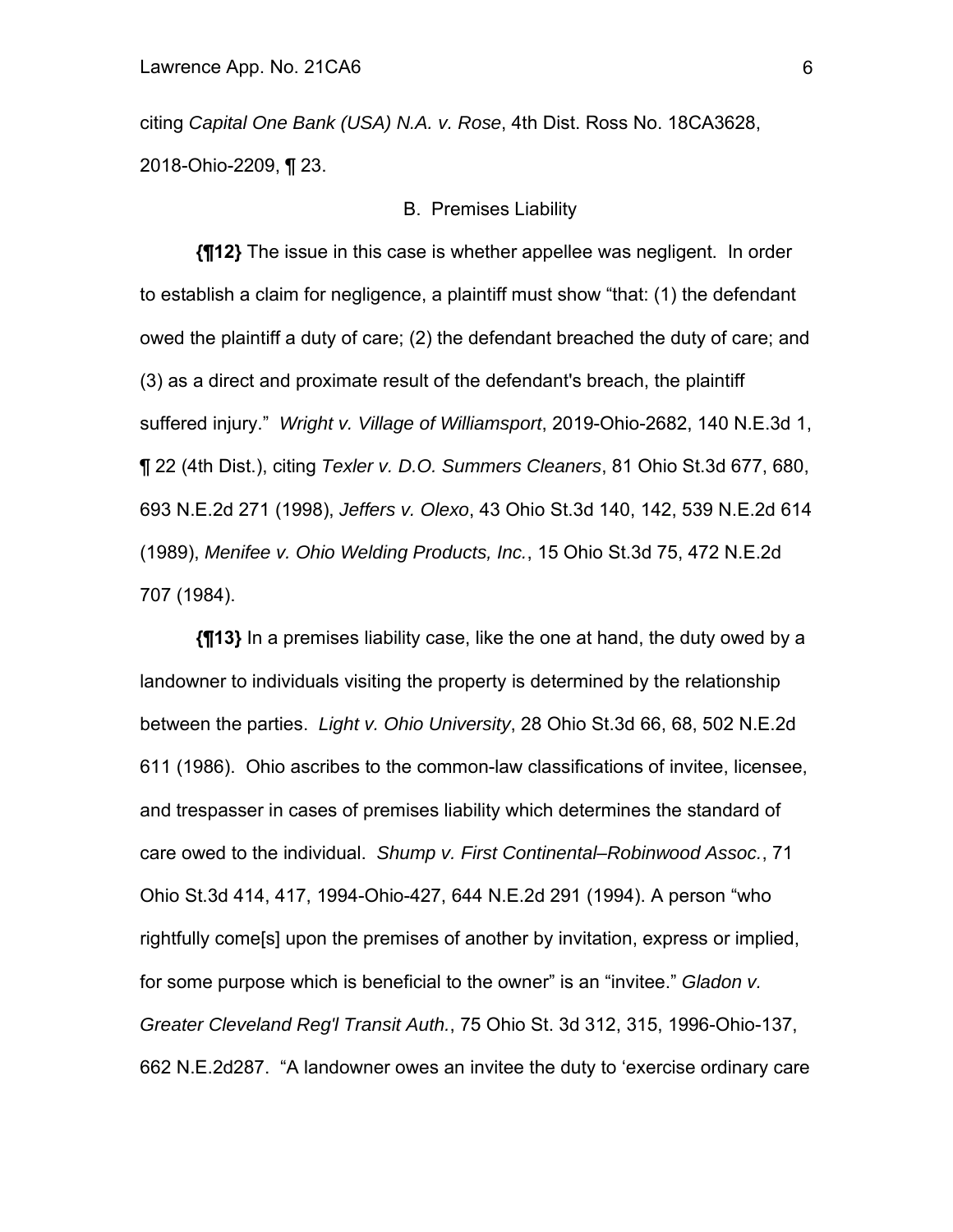to render the premises reasonably safe.' " *Combs v. Ohio Dept. of Nat. Resources, Div. of Parks & Recreation*, 146 Ohio St.3d 271, 2016-Ohio-1565, 55 N.E.3d 1073, ¶ 9, quoting *Cincinnati Baseball Club Co. v. Eno*, 112 Ohio St. 175, 147 N.E. 86 (1925), (paragraph one of the syllabus).

**{¶14}** "Keeping the premises in a reasonably safe condition generally means that a premises owner (1) must not create a dangerous condition on its premises, and (2) must warn its invitees of latent or concealed dangers, if the premises owner has actual or constructive knowledge of those dangers." *Ray v. Wal-Mart Stores, Inc.*, 2013-Ohio-2684, 993 N.E.2d 808, ¶ 18 (4th Dist.), citing *Jackson v. Kings Island,* 58 Ohio St.2d 357, 358, 390 N.E.2d 810 (1979). A property "owner must warn its invitees of latent or concealed dangers if the owner knows or has reason to know of the hidden dangers[.]" *Wilson v. Kids Room*, 4th Dist. Highland No. 96CA909, 1997 WL 599177, \*2 (Sept. 22, 1997), citing *Jackson*, at 358.

**{¶15}** In this matter, it is undisputed that appellant was a business invitee of appellee, which imposed upon appellee a duty of ordinary care to render its premises reasonably safe for appellant. The question on appeal is whether the trial court erred in holding that reasonable minds would not differ in concluding appellee was relieved of that duty under the trivial-defects doctrine or the openand-obvious doctrine and consequently was not liable for appellant's injuries. We find that the trial court did not err in so holding.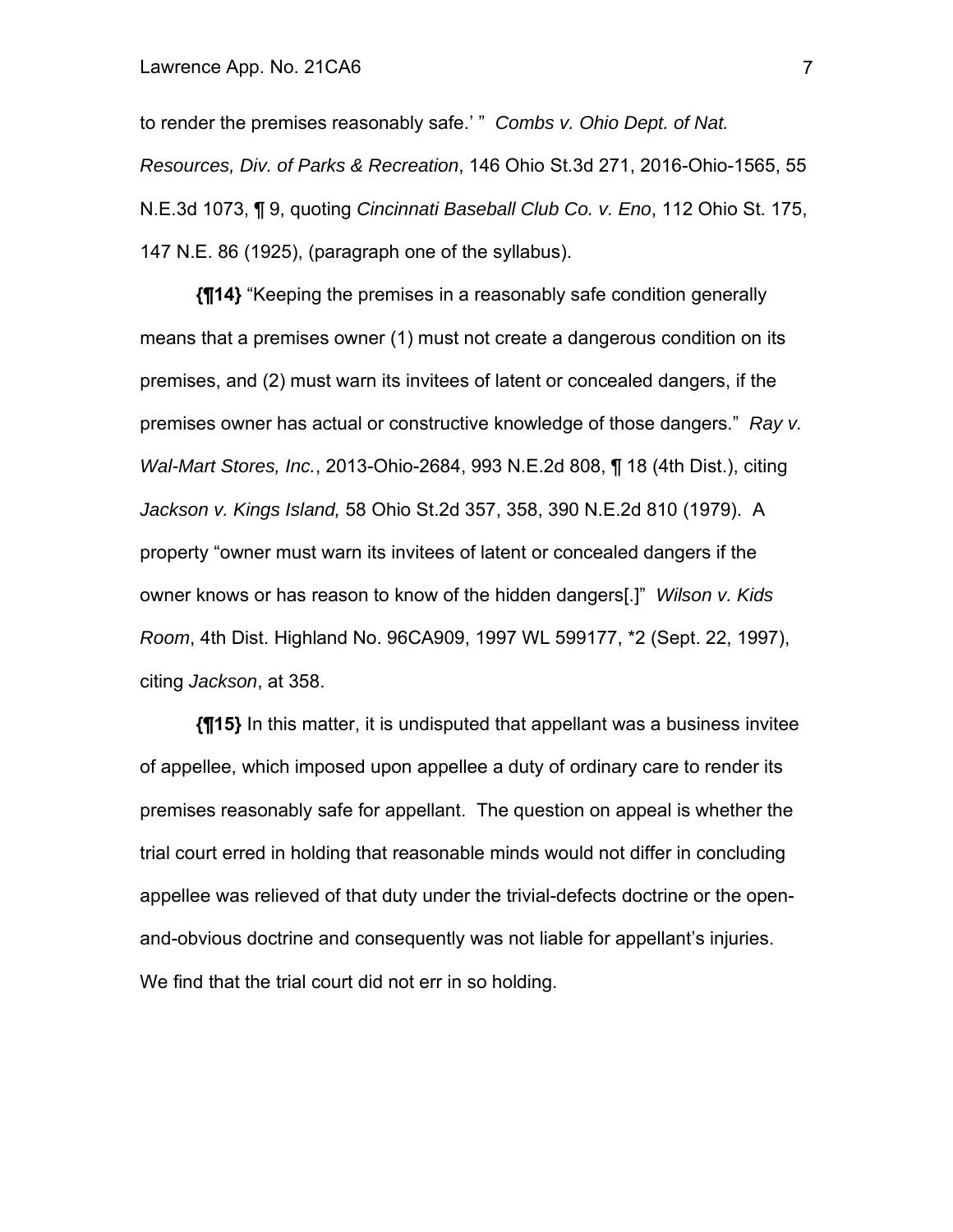## ASSIGNMENT OF ERROR I

**{¶16}** In her first assignment of error, appellant asserts that the trial court erred in granting summary judgment in favor of appellee by making a factual determination that the rock that caused her to fall and injure herself was a minor or trivial imperfection, not unreasonably dangerous, and which is commonly encountered and to be expected while traversing a parking lot. Rather, appellant alleges that there was a genuine issue of material fact regarding appellee's liability. Appellant states that the rock that caused her fall "was laying by itself in the parking lot and there were no piles of similar pebbles/rocks in the nearby area." The rock that was about the "size of a dime" was not a trivial imperfection and it was "substantial enough" that appellee should have warned her of its presence. Appellant maintains that reasonable minds would differ on whether the rock was a trivial defect. Therefore, appellant argues that the trial court erred in granting summary judgment to appellee.

**{¶17}** In response, appellee contends that a property owner has no duty to protect visitors from minor or trivial imperfections that are commonly encountered and not unreasonably dangerous. Appellee asserts that "there can be no question that a solitary dime-sized pebble/rock in a parking lot is a minor or trivial imperfection (not reasonably dangerous and commonly encountered and to be expected) which creates no liability as a matter of law on the part of Appellee Hall Funeral."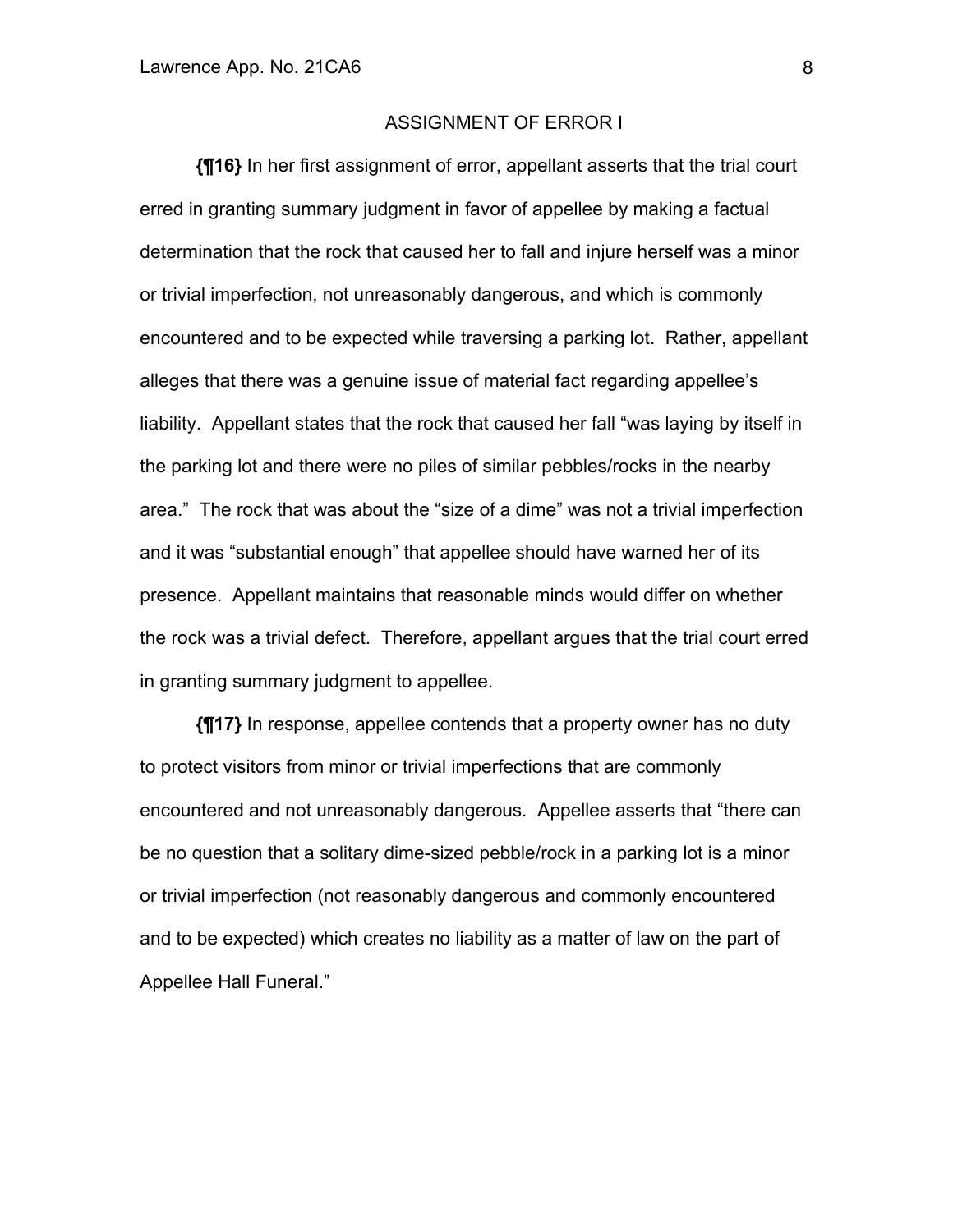### A. The Trivial Defect Doctrine

**{¶18}** In *Helms v. American Legion, Inc.*, 5 Ohio St.2d 60, 213 N.E.2d 734,

syllabus (1966), the Supreme Court of Ohio held:

The owners or occupiers of private premises are not insurers of the safety of pedestrians traversing those premises, and minor or trivial imperfections therein, which are not unreasonably dangerous and which are commonly encountered and to be expected, *as a matter of law* do not create liability on the part of such owners or occupiers toward a pedestrian who, on account of such minor imperfection, falls and is injured. \*\*\*

[Emphasis sic.]

"[T]he 'minor or trivial defect' doctrine properly considers the dangerous condition

itself, as opposed to the nature of appellant's conduct in approaching it."

*Hawkins v. Crestwood Loc. Sch. Dist.*, 11th Dist. Portage No. 2002-P-38, 2003-

Ohio-6747, ¶ 10. If the defect is minor or trivial, the property owner owes no duty

to the plaintiff so the property owner is due judgment as a matter of law. *See*

*Betts v. Windland*, 4th Dist. Washington No. 90CA39, 1991 WL 238204, \*5 (Nov.

4, 1991). "Minor imperfections are identified as: (1) commonly encountered, (2)

to be expected, and (3) not unreasonably dangerous, respecting trivial

departures from perfection." *Id*., citing *Armstrong v. Ohio Fuel Gas Co.*, 13 Ohio

App.2d 35, (10th Dist. 1967). Ohio courts have recognized that gravel can be a

minor or trivial defect. *See Pacey v. Penn Garden Apartments*, 2d Montgomery

No. 17370, 1999 WL 76841, \*1 (Feb. 19, 1999) ("small concrete pebbles" were a

minor defect), *Richards v. Bowling & Sons, Inc.*, 2d Dist. Montgomery No.

CA17375, 1999 WL 34799, \*2 (Jan. 29, 1999) (black gravel on black asphalt was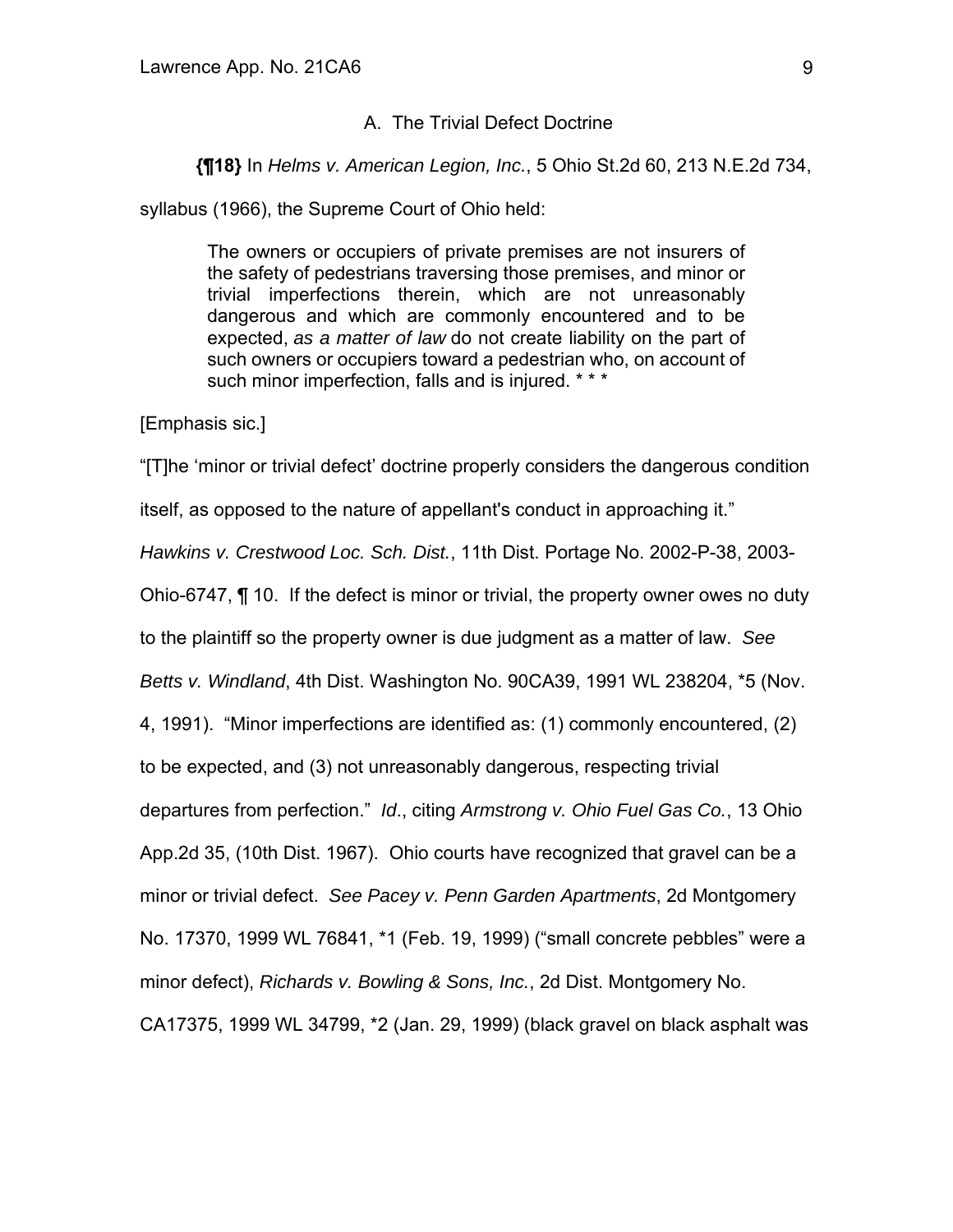a minor defect), *Hawkins* at ¶ 18, *Sollberger v. USA Parking Sys., Inc.*, 8th Dist. Cuyahoga No. 948859, 2011-Ohio-216, ¶ 19 (loose gravel was a minor defect).

**{¶19}** However, "[a]ttendant circumstances surrounding an incident might increase the danger posed by the minor defect to the extent that the minor defect is elevated into a substantial one." *Pacey* at \*7, citing *Stockhauser v. Archdiocese of Cincinnati*, 97 Ohio App.3d 29, 33, 646 N.E.2d 198 (2d Dist.1994). An attendant circumstance is a factor that contributes to the fall and is beyond the injured person's control. *Sexton v. Certified Oil Co.*, 4th Dist. Ross No. 11CA3299, 2013-Ohio-482, citing *Backus v. Giant Eagle, Inc.*, 115 Ohio App.3d 155, 158, 684 N.E.2d 1273 (7th Dist.1996). "If the attendant circumstances taken together significantly enhance the danger of the defect and contribute to the fall, then the otherwise minor defect may be deemed substantial." *Pacey* at \*7, citing *Stockhauser* at 33-34. Attendant circumstances " 'refers to all circumstances surrounding the event, such as time and place, the environment or background of the event, and the conditions normally existing that would unreasonably increase the normal risk of a harmful result of the event.' " *Galligan-Dent v. Tecumseh Outdoor Drama*, 4th Dist. Ross No. 16CA3534, 2016-Ohio-7907, ¶ 24, quoting *Cummin v. Image Mart, Inc.*, 10th Dist. Franklin No. 3AP-1284, 2004-Ohio-2840 at ¶ 8, citing *Cash v. Cincinnati*, 66 Ohio St.2d 319, 324, 421 N.E.2d 1275 (1981). "These circumstances may include the lighting conditions, weather, time of day, traffic patterns, or activities engaged in at the time." *Id*. at ¶ 20, citing *Jackson v. Bd. Of Pike Cty. Commrs*., 4th Dist. Pike No. 10CA805, 2010-Ohio-4875, ¶ 20.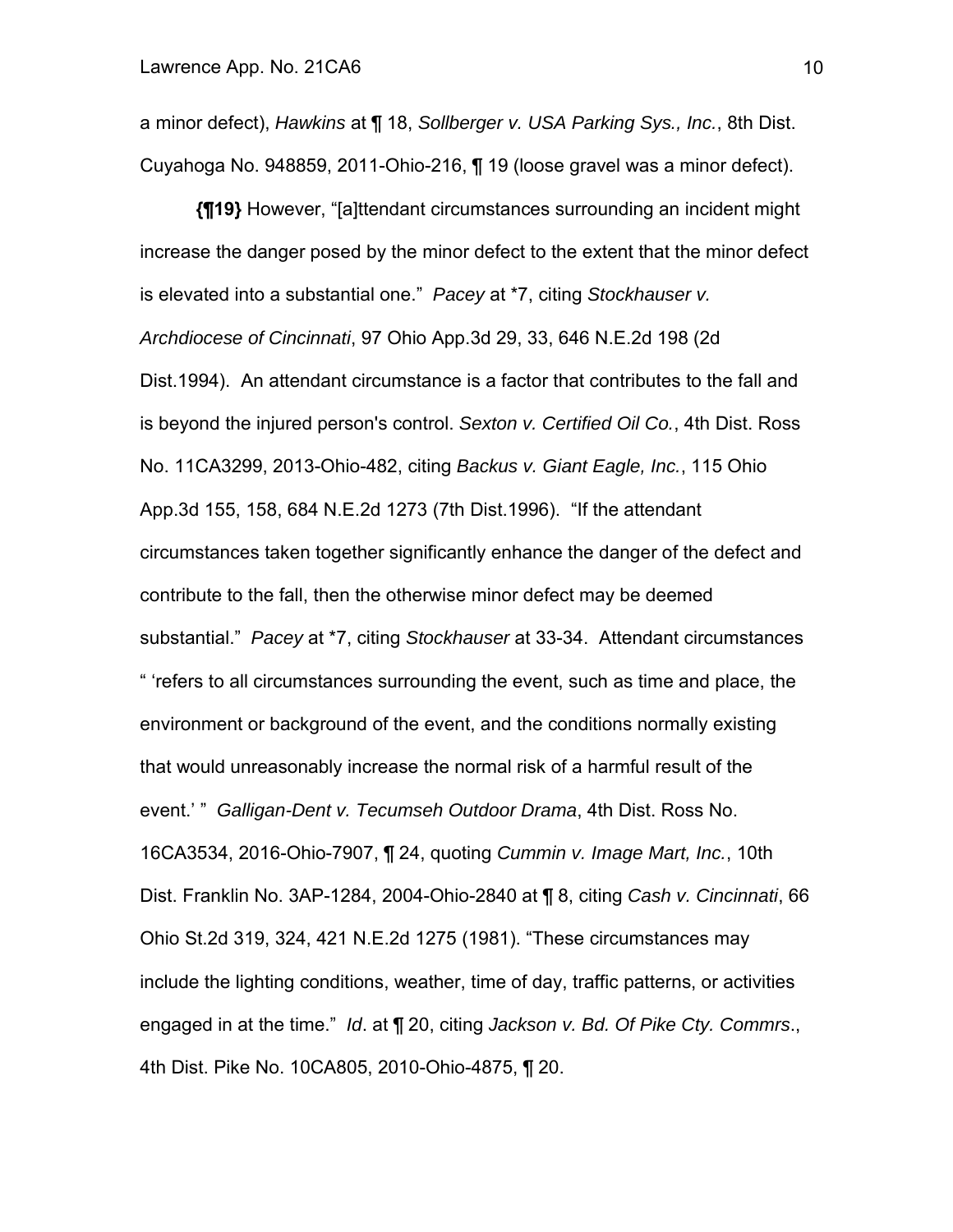**{¶20}** If reasonable minds can only conclude that the defect in question is a minor/trivial defect and there are no attendant circumstances that caused it to become unreasonably dangerous, then a trial court does not err in granting summary judgment to the property owner. *See Shifflet v. Glouster Pub. Libr.*, 4th Dist. Athens No. 00CA01, 2000 WL 1038100, \*4 (July 19, 2000).

### B. Analysis

**{¶21}**. As noted above, courts have recognized loose gravel to be a trivial defect as it is commonly encountered and not unreasonably dangerous. *Pacey*, 2d Dist. Montgomery No. No. 17370, \*1 (Feb. 19, 1999), *Hawkins*, 11th Dist. Portage No. 2002-P-38, 2003-Ohio-6747, ¶ 18, *Sollberger*, 8th Dist. Cuyahoga No. 948859, 2011-Ohio-216, ¶ 19. Similarly, we find that the rock in this case is a trivial defect that is commonly encountered, especially when considering the photo of appellee's parking lot which reflects some deterioration of the pavement. [Wise Ex. I] *Richards v. Bowling & Sons, Inc.*, 2d Dist. Montgomery No. CA17375, 1999 WL 34799, \*2 (Jan. 29, 1999), quoting *Helms, Inc.*, 5 Ohio St.2d 60, 213 N.E.2d 734 (1966) at the syllabus ("There is nothing in the evidence to demonstrate that the gravel and asphalt were anything more than what one would expect to accompany gradual deterioration of a paved outdoor parking lot over time, a condition that is 'commonly encountered and to be expected.' ") And we additionally find no attendant circumstances that would elevate the rock to be an unreasonably dangerous condition. Appellant traversed the parking lot in the early afternoon and the weather was "beautiful."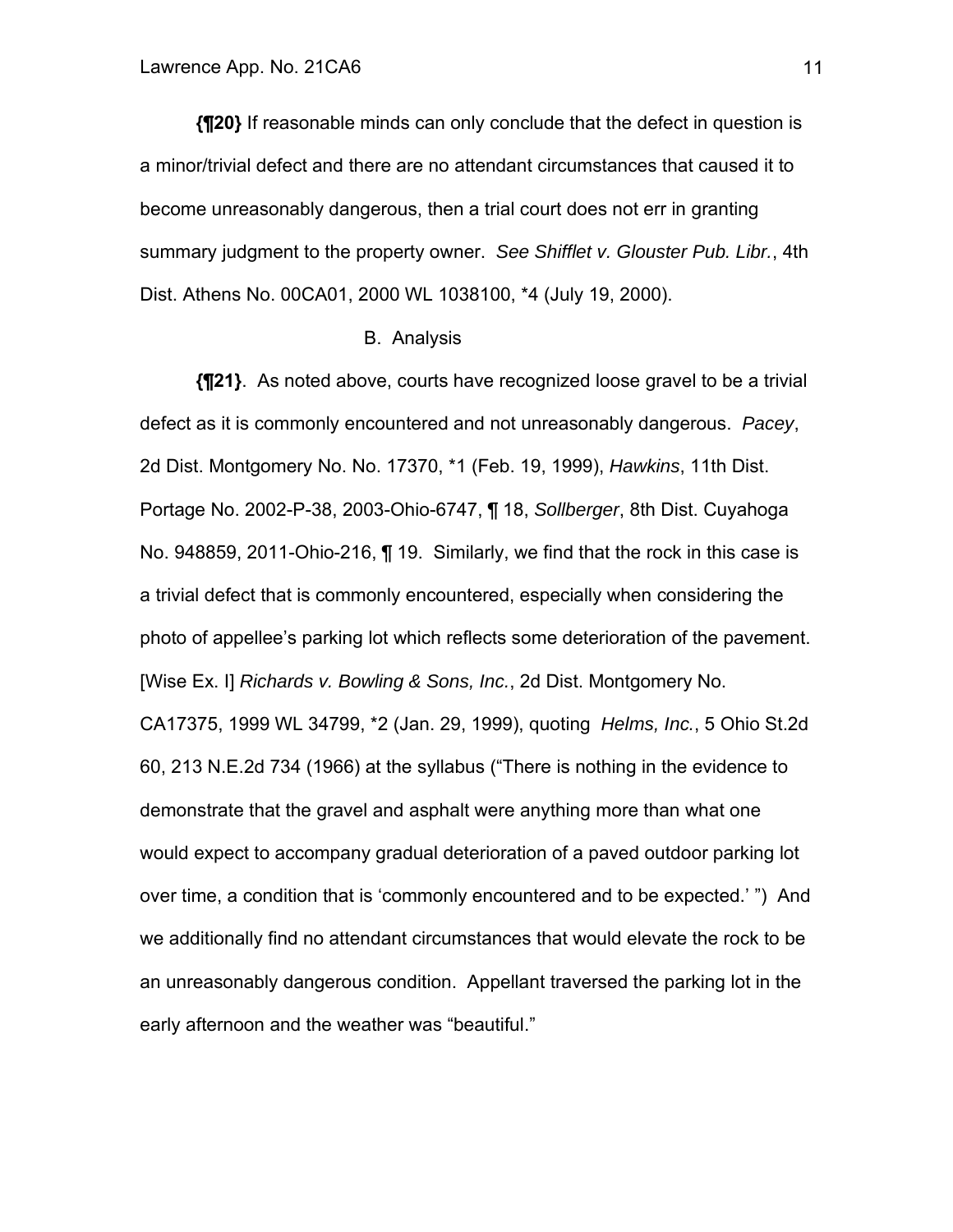**{¶22}** Because we find reasonable minds would not differ in finding that the rock in this case was a trivial defect, and there were no attendant circumstances that caused it to become an unreasonably dangerous defect, appellee owed no duty of care to protect appellant from the rock. Therefore, we overrule appellant's first assignment of error.

### ASSIGNMENT OF ERROR II

 **{¶23}** In her second assignment of error, appellant asserts that the trial court erred when it made a factual determination that the rock was an open and obvious defect. Appellant alleges that neither she nor her niece saw the rock until after appellant had stepped on the rock. Therefore, appellant maintains that there is a genuine issue of material fact as to whether the rock was an open and obvious defect, and the trial court erred in granting summary judgment to appellee.

 **{¶24}** In response, appellee argues that loose gravel or rock on a parking lot is not concealed from view and is commonly encountered by pedestrians. Both appellant and her niece "observed and could see the rock on the ground near [appellant's] feet." Therefore, by appellant's own admission that she observed the rock, it was an open and obvious defect. Appellee further contends that appellant did not testify to the existence or claim there were any "attendant circumstances" that could have distracted her prior to the fall negating the open and obvious nature of the rock.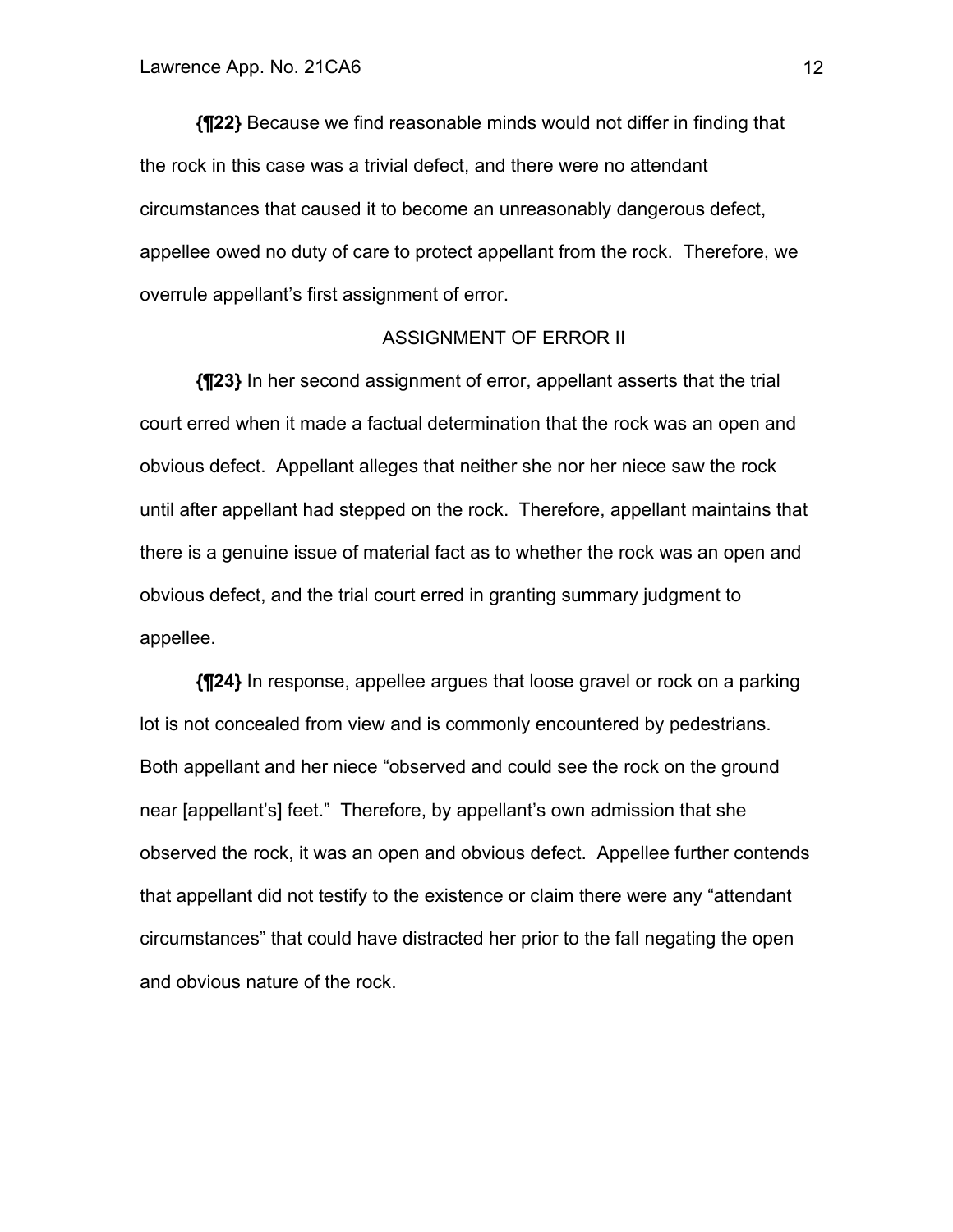### A. The Open and Obvious Defect Doctrine

**{¶25}** " [A] shopkeeper is under no duty to protect business invitees from dangers 'which are known to such invitee or are so obvious and apparent to such invitee that he may reasonably be expected to discover them and protect himself against them.' " *Paschal v. Rite Aid Pharmacy, Inc.,* 18 Ohio St.3d 203, 203-204, 480 N.E.2d 474 (1985), quoting *Sidle v. Humphrey,* 13 Ohio St.2d 45, 233 N.E.2d 589 (1968), paragraph one of the syllabus. "[W]hen 'a danger is open and obvious, a landowner owes no duty of care to individuals lawfully on the premises.' " *Wright v. Village of Williamsport*, 2019-Ohio-2682, 140 N.E.3d 1, ¶ 29 (4th Dist.), quoting *Armstrong v. Best Buy Co., Inc.*, 99 Ohio St.3d 79, 2003- Ohio-2573, 788 N.E.2d 1088, syllabus. " 'The underlying rationale is that " 'the open and obvious nature of the hazard itself serves as a warning.' " *Id*., quoting *Armstrong* at ¶ 5.

**{¶26}** "The determinative issue [in deciding whether a defect is open and obvious] is whether the condition is observable." *Id.*, citing *Kirksey v. Summit Cty. Parking Deck*, 9th Dist. Summit No. 22755, 2005-Ohio-6742, ¶ 11. "A person's failure to notice an open and obvious condition until after he or she fell does not vitiate the application of the doctrine." *Breier v. Wal-Mart Stores, Inc*., 6th Dist. Lucas No. L-08-1327, 2008-Ohio-6945, ¶ 11, citing *Lydic v. Lowe's Cos., Inc.,* 10th Dist. Franklin No. 01AP-1432, 2002-Ohio-5001, ¶ 10. Consequently, " '[a] pedestrian's failure to avoid an obstruction because he or she did not look down is no excuse.' " *Id.*, quoting *Lydic* at ¶ 16. "The law uses an objective, not subjective, standard when determining whether a danger is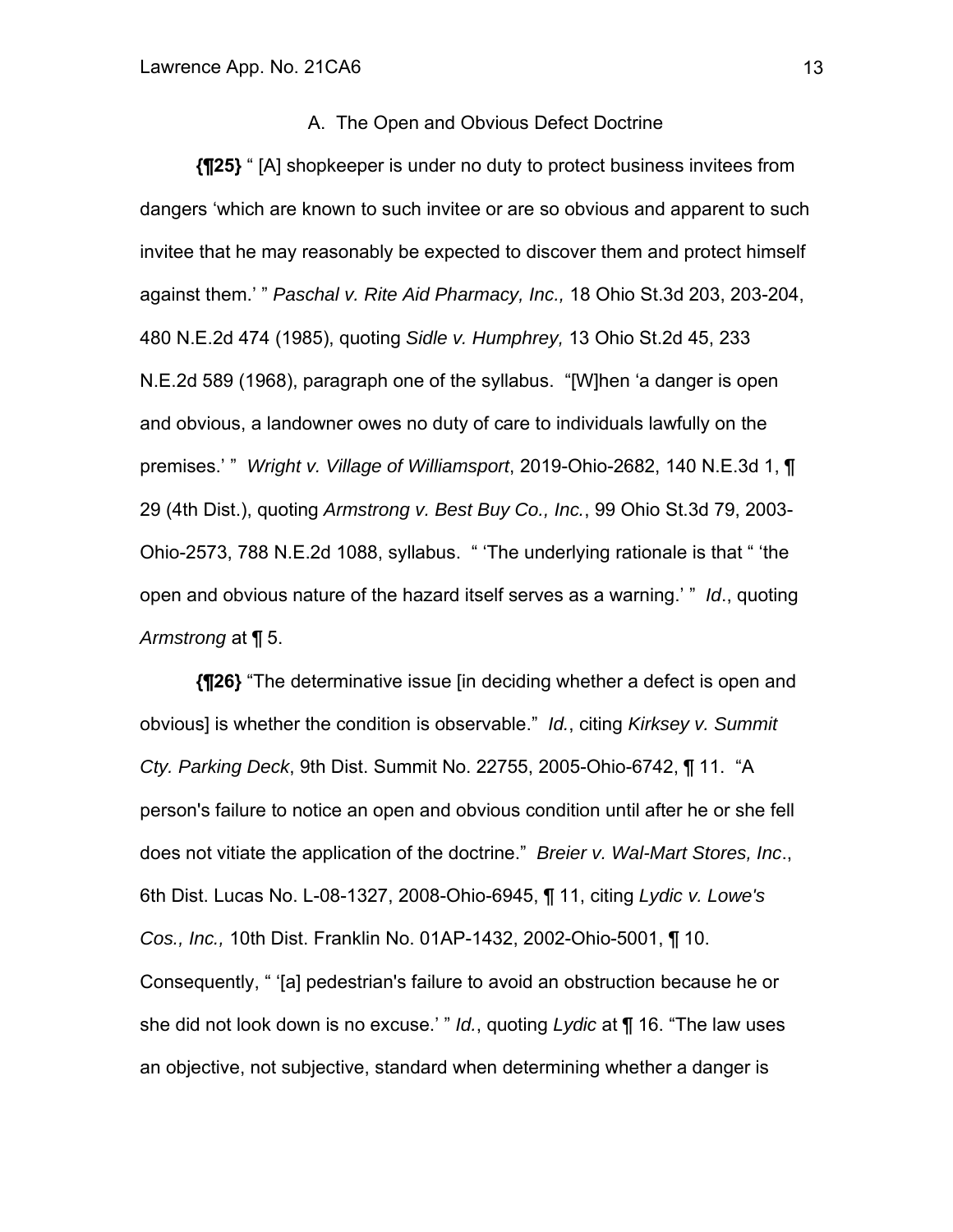open and obvious." *Sexton*, 4th Dist. Ross No. 11CA3299, 2013-Ohio-482, ¶ 19, citing *Goode v. Mt. Gillion Baptist Church,* 8th Dist. Cuyahoga No. 87876, 2006- Ohio-6936, ¶ 25.

**{¶27}** Similar to the trivial defect doctrine, " 'attendant circumstances may \* \* \* create a genuine issue of material fact as to whether a hazard is open and obvious.' " *Strevel v. Fresh Encounter, Inc.*, 4th Dist. Highland No. 15CA5, 2015- Ohio-5004, ¶ 18, citing *Lang v. Holly Hill Motel, Inc.,* 4th Dist. Jackson No. 06CA18, 2007-Ohio-3898, ¶ 24.

**{¶28}** "Where only one conclusion can be drawn from the established facts, the issue of whether a risk was open and obvious may be decided by the court as a matter of law." (citations omitted) *Ray v. Wal-Mart Stores, Inc.*, 4th Dist. Washington No. 08CA41, 2009-Ohio-4542, ¶ 29, citing *Anderson v. Hedstrom Corp.,* 76 F.Supp.2d 422, 441 (S.D. N.Y. 1999), *Vella v. Hyatt Corp.*, 166 F.Supp.2d 1193, 1198 (S.D. Mi. 2001).

#### B. Analysis

**{¶29}** Appellant testified that both she and her niece were able to see the rock after appellant fell, which was five to seven feet away at the time. The ability to observe the rock supports the finding that the defect was open and obvious. *Wright*, 4th Dist. No. 18CA14, 2019-Ohio-2682, 140 N.E.3d 1, ¶ 29. And the fact that neither appellant nor her niece claimed to have seen the rock prior to appellant stepping on it, does not diminish a determination that the defect is open and obvious. *Breier*, 6th Dist. Lucas No. L-08-1327, 2008-Ohio-6945, ¶ 11. Finally, appellant did not testify to any attendant circumstances that could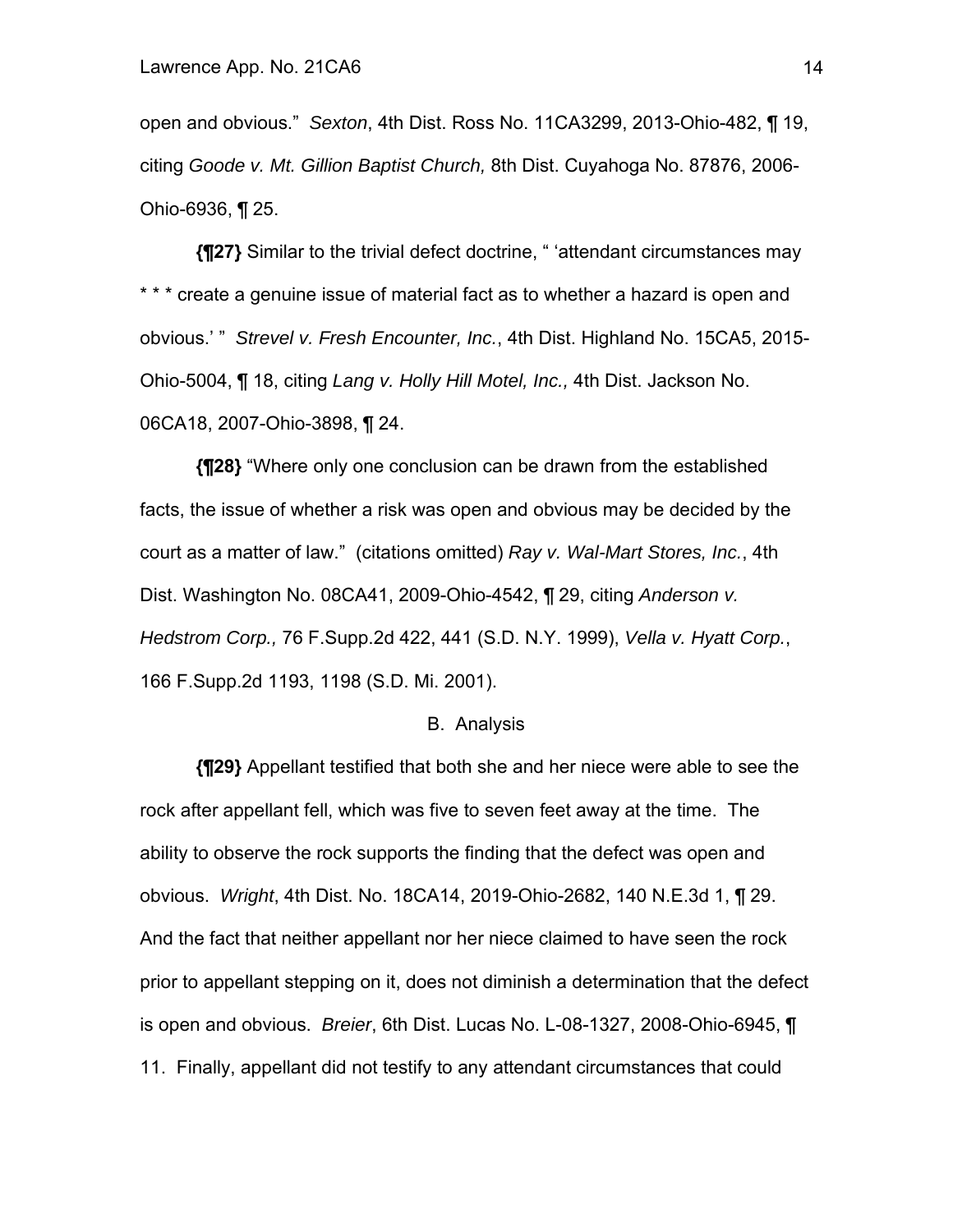have distracted her from seeing the rock before she stepped on it. As we stated above, it was midday, and, as appellant indicated, the weather was "beautiful." Therefore, because the rock was an open and obvious defect and there were not attendant circumstances, appellee owed no duty to appellant to protect her from the rock.

## **CONCLUSION**

**{¶30}** Because reasonable minds would not differ in finding the rock in this case was a trivial defect, as well as and open and obvious defect, appellee owed no duty to protect appellant from the rock. Therefore, we find that the trial court did not err in granting summary judgment in favor of appellee. Accordingly, we affirm the trial court's summary judgment in favor of appellee.

## **JUDGMENT AFFIRMED.**